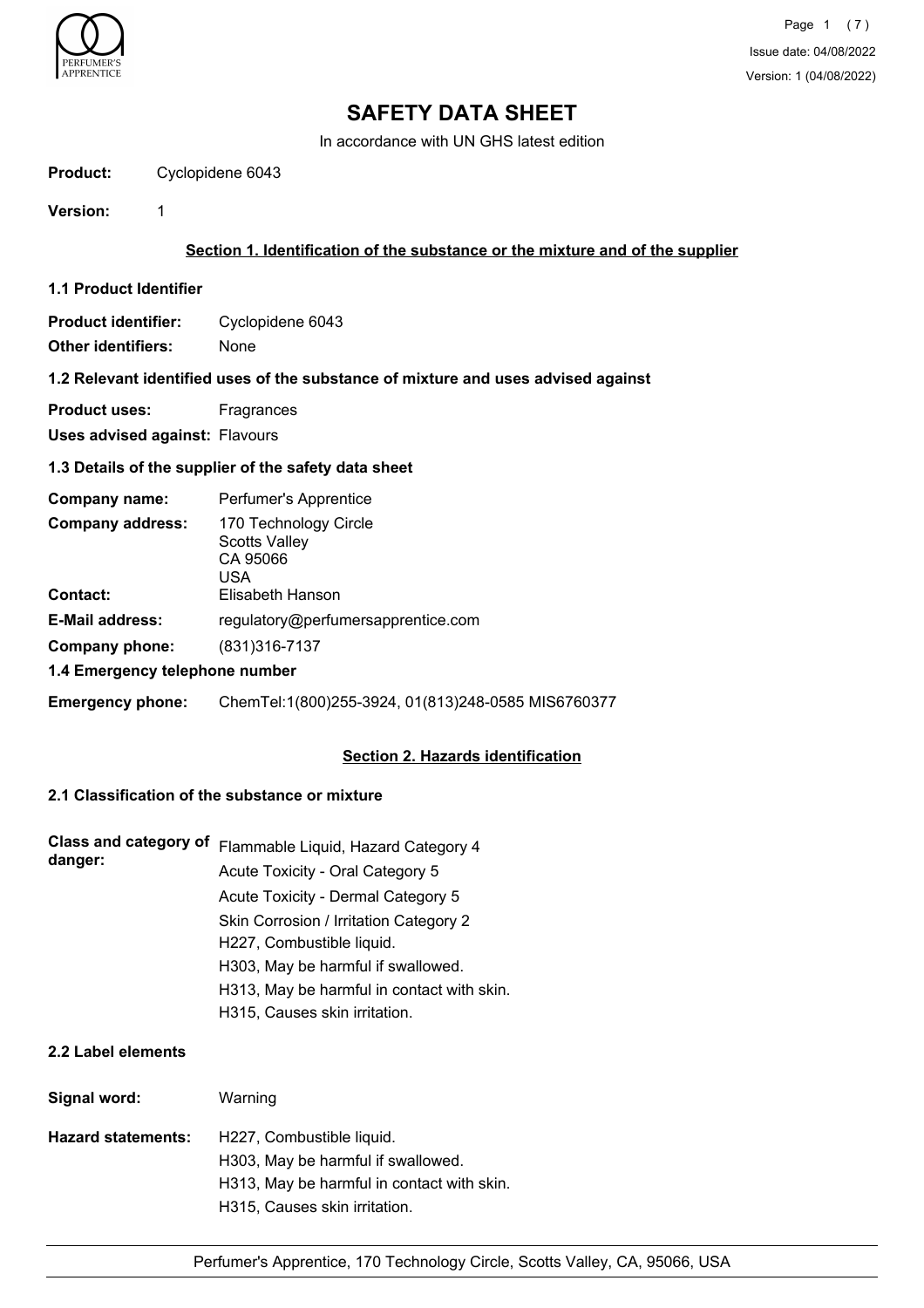

In accordance with UN GHS latest edition

| <b>Product:</b> | Cyclopidene 6043 |
|-----------------|------------------|
|                 |                  |

#### **Version:** 1

**Precautionary statements:** P210, Keep away from heat, sparks, open flames and hot surfaces. - No smoking. P264, Wash hands and other contacted skin thoroughly after handling. P280, Wear protective gloves/eye protection/face protection. P302/352, IF ON SKIN: Wash with plenty of soap and water. P312, Call a POISON CENTRE or doctor/physician if you feel unwell. P332/313, If skin irritation occurs: Get medical advice/attention. P362, Take off contaminated clothing and wash before reuse. P370/378, In case of fire: Use carbon dioxide, dry chemical, foam for extinction. P403/235, Store in a well-ventilated place. Keep cool. P501, Dispose of contents/container to approved disposal site, in accordance with local regulations.

| Pictograms:    |      |
|----------------|------|
| Other hazards: | None |

## **Section 3. Composition / information on ingredients**

## **3.2 Mixtures**

#### **Contains:**

| <b>Name</b>                  | CAS        | EC | %       | <b>GHS Classification</b>                                                    |
|------------------------------|------------|----|---------|------------------------------------------------------------------------------|
| methyl cyclopentenyl acetate | 40203-73-4 |    | 100.00% | Flam. Lig. 4-Acute Tox. 5-Acute Tox. 5-<br>Skin Irrit. 2:H227-H303-H313-H315 |

## **Substances with Community workplace exposure limits, not listed above:**

Not Applicable

## **Section 4. First-aid measures**

## **4.1 Description of first aid measures**

IF ON SKIN: Wash with plenty of soap and water.

Call a POISON CENTRE or doctor/physician if you feel unwell.

## **4.2 Most important symptoms and effects, both acute and delayed**

May be harmful if swallowed. May be harmful in contact with skin.

Causes skin irritation.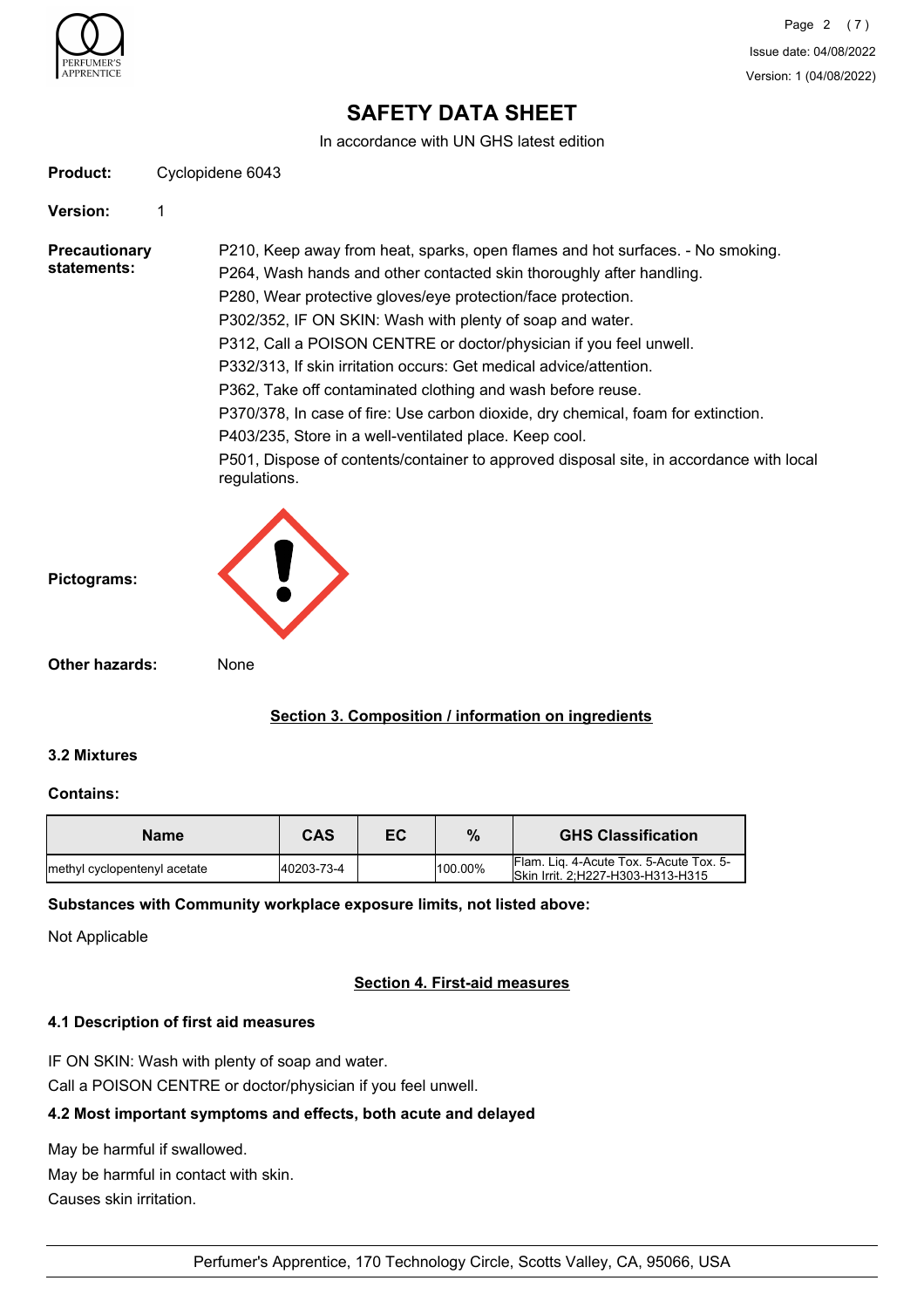

Page 3 (7) Issue date: 04/08/2022 Version: 1 (04/08/2022)

## **SAFETY DATA SHEET**

In accordance with UN GHS latest edition

**Product:** Cyclopidene 6043

**Version:** 1

**4.3 Indication of any immediate medical attention and special treatment needed**

None expected, see Section 4.1 for further information.

## **SECTION 5: Firefighting measures**

#### **5.1 Extinguishing media**

Suitable media: Carbon dioxide, Dry chemical, Foam.

#### **5.2 Special hazards arising from the substance or mixture**

In case of fire, may be liberated: Carbon monoxide, Unidentified organic compounds.

#### **5.3 Advice for fire fighters:**

In case of insufficient ventilation, wear suitable respiratory equipment.

## **Section 6. Accidental release measures**

#### **6.1 Personal precautions, protective equipment and emergency procedures:**

Avoid inhalation. Avoid contact with skin and eyes. See protective measures under Section 7 and 8.

#### **6.2 Environmental precautions:**

Keep away from drains, surface and ground water, and soil.

#### **6.3 Methods and material for containment and cleaning up:**

Remove ignition sources. Provide adequate ventilation. Avoid excessive inhalation of vapours. Contain spillage immediately by use of sand or inert powder. Dispose of according to local regulations.

#### **6.4 Reference to other sections:**

Also refer to sections 8 and 13.

## **Section 7. Handling and storage**

#### **7.1 Precautions for safe handling:**

Keep away from heat, sparks, open flames and hot surfaces. - No smoking. Use personal protective equipment as required. Use in accordance with good manufacturing and industrial hygiene practices. Use in areas with adequate ventilation Do not eat, drink or smoke when using this product.

## **7.2 Conditions for safe storage, including any incompatibilities:**

Store in a well-ventilated place. Keep container tightly closed. Keep cool. Ground/bond container and receiving equipment. Use explosion-proof electrical, ventilating and lighting equipment. Use only non-sparking tools. Take precautionary measures against static discharge.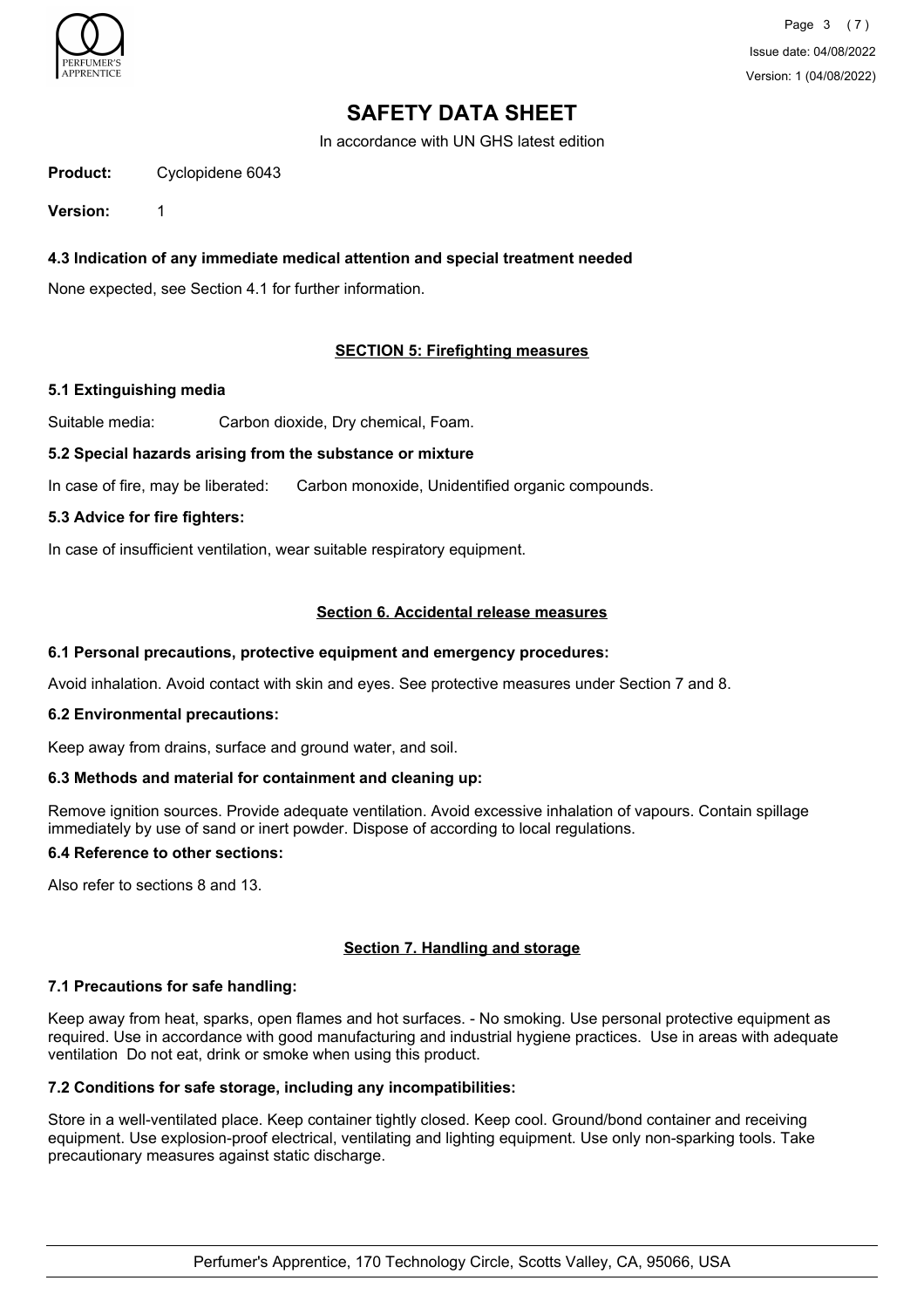

In accordance with UN GHS latest edition

## **Product:** Cyclopidene 6043

**Version:** 1

## **7.3 Specific end use(s):**

Fragrances: Use in accordance with good manufacturing and industrial hygiene practices.

## **Section 8. Exposure controls/personal protection**

#### **8.1 Control parameters**

Workplace exposure limits: Not Applicable

## **8.2 Exposure Controls**

#### **Eye / Skin Protection**

Wear protective gloves/eye protection/face protection

#### **Respiratory Protection**

Under normal conditions of use and where adequate ventilation is available to prevent build up of excessive vapour, this material should not require special engineering controls. However, in conditions of high or prolonged use, or high temperature or other conditions which increase exposure, the following engineering controls can be used to minimise exposure to personnel: a) Increase ventilation of the area with local exhaust ventilation. b) Personnel can use an approved, appropriately fitted respirator with organic vapour cartridge or canisters and particulate filters. c) Use closed systems for transferring and processing this material.

Also refer to Sections 2 and 7.

## **Section 9. Physical and chemical properties**

## **9.1 Information on basic physical and chemical properties**

| Appearance:                    | Not determined |
|--------------------------------|----------------|
| Odour:                         | Not determined |
| pH:                            | Not determined |
| Initial boiling point / range: | Not determined |
| Flash point:                   | 68.9 °C        |
| Vapour pressure:               | Not determined |
| <b>Relative density:</b>       | Not determined |
| Solubility(ies):               | Not determined |
| 9.2 Other information:         | None available |

## **Section 10. Stability and reactivity**

## **10.1 Reactivity:**

Presents no significant reactivity hazard, by itself or in contact with water.

## **10.2 Chemical stability:**

Good stability under normal storage conditions.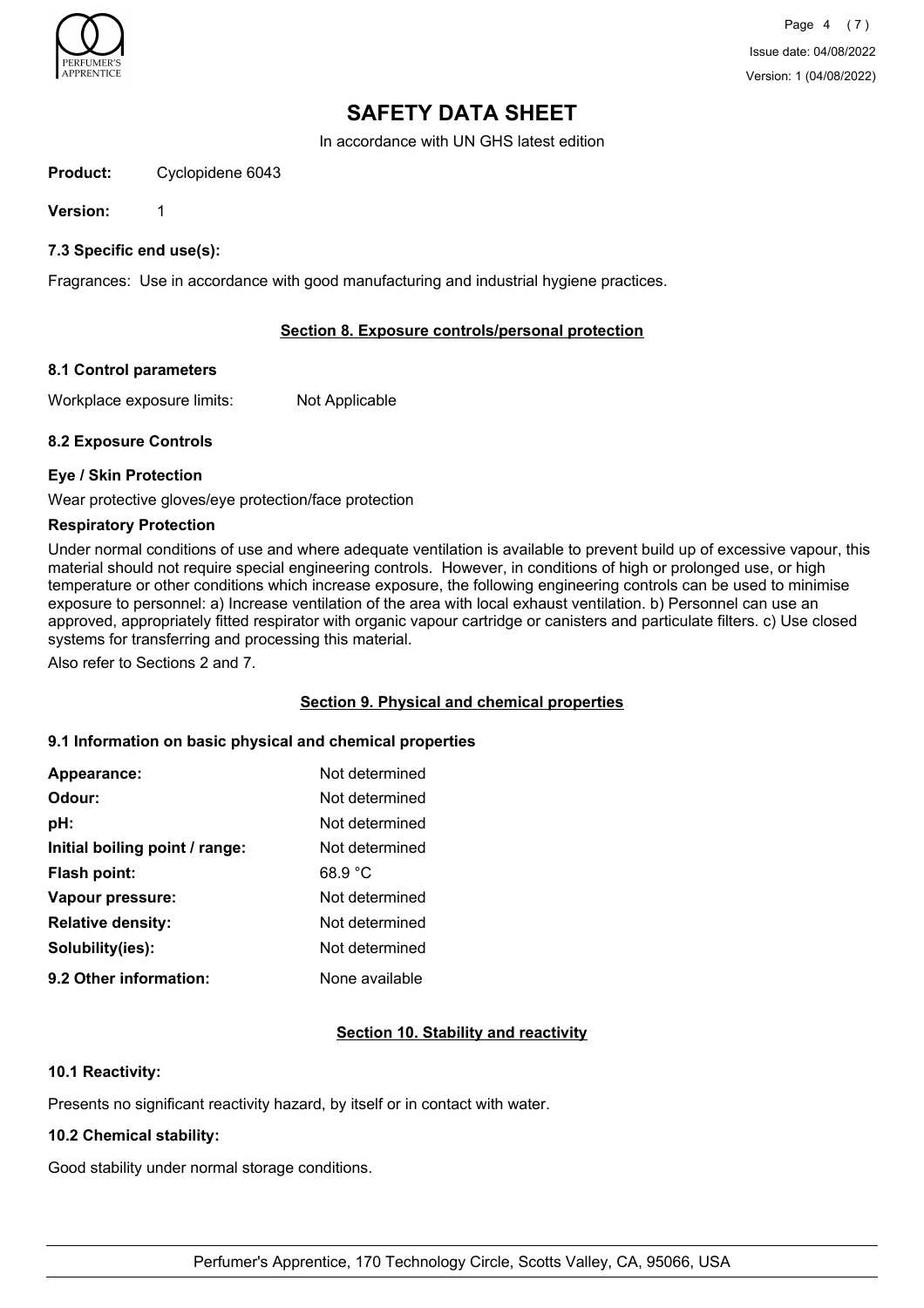

Page 5 (7) Issue date: 04/08/2022 Version: 1 (04/08/2022)

## **SAFETY DATA SHEET**

In accordance with UN GHS latest edition

**Product:** Cyclopidene 6043

**Version:** 1

**10.3 Possibility of hazardous reactions:**

Not expected under normal conditions of use.

### **10.4 Conditions to avoid:**

Avoid extreme heat.

#### **10.5 Incompatible materials:**

Avoid contact with strong acids, alkalis or oxidising agents.

#### **10.6 Hazardous decomposition products:**

Not expected.

#### **Section 11. Toxicological information**

## **11.1 Information on toxicological effects**

This mixture has not been tested as a whole for health effects. The health effects have been calculated using the methods outlined in UN GHS.

May be harmful if swallowed.

May be harmful in contact with skin.

Causes skin irritation.

| <b>Assumed Toxicity Value (LD50 or ATE) for Acute Oral Toxicity:</b>       | 2500          |
|----------------------------------------------------------------------------|---------------|
| <b>Assumed Toxicity Value (LD50 or ATE) for Acute Dermal Toxicity:</b>     | 2500          |
| <b>Assumed Toxicity Value (LC50 or ATE) for Acute Inhalation Toxicity:</b> | Not Available |
| <b>Inhalation Route:</b>                                                   | Not Available |

**Information about hazardous ingredients in the mixture** Not Applicable

Refer to Sections 2 and 3 for additional information.

## **Section 12. Ecological information**

| 12.1 Toxicity:                      | Not available |
|-------------------------------------|---------------|
| 12.2 Persistence and degradability: | Not available |

**12.3 Bioaccumulative potential:** Not available

**12.4 Mobility in soil:** Not available

## **12.5 Results of PBT and vPvB assessment:**

This substance does not meet the PBT/vPvB criteria of REACH, annex XIII.

**12.6 Other adverse effects:** Not available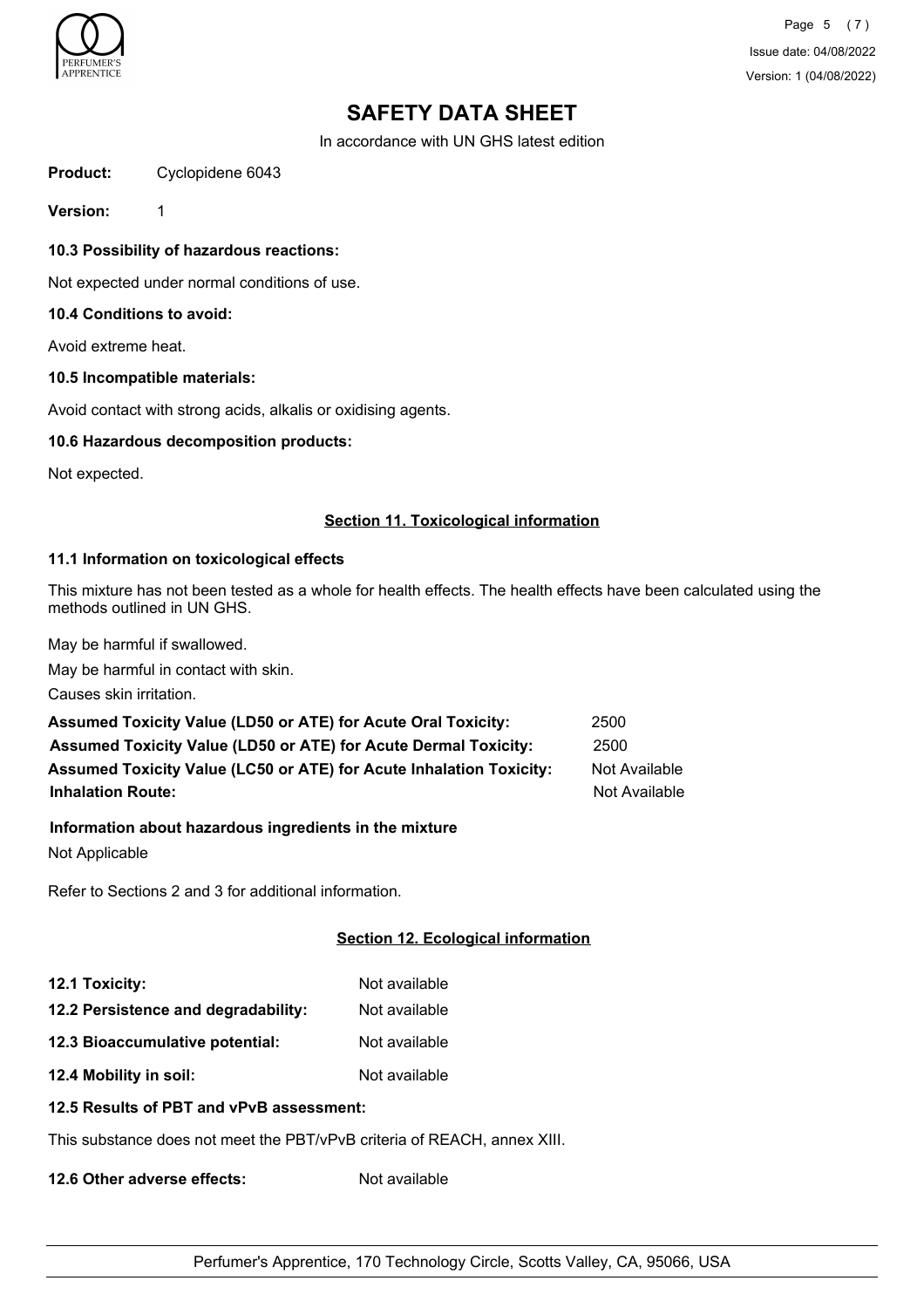

In accordance with UN GHS latest edition

**Product:** Cyclopidene 6043

**Version:** 1

## **Section 13. Disposal considerations**

### **13.1 Waste treatment methods:**

Dispose of in accordance with local regulations. Avoid disposing into drainage systems and into the environment. Empty containers should be taken to an approved waste handling site for recycling or disposal.

## **Section 14. Transport information**

| 14.1 UN number:                    | Not classified                                                                |
|------------------------------------|-------------------------------------------------------------------------------|
| 14.2 UN Proper Shipping Name:      | Not classified                                                                |
| 14.3 Transport hazard class(es):   | Not classified                                                                |
| <b>Sub Risk:</b>                   | Not classified                                                                |
| 14.4. Packing Group:               | Not classified                                                                |
| <b>14.5 Environmental hazards:</b> | Not environmentally hazardous for transport                                   |
| 14.6 Special precautions for user: | None additional                                                               |
|                                    | 14.7 Transport in bulk according to Annex II of MARPOL73/78 and the IBC Code: |
| Not classified                     |                                                                               |

#### **Section 15. Regulatory information**

## **15.1 Safety, health and environmental regulations/legislation specific for the substance or mixture**

None additional

## **15.2 Chemical Safety Assessment**

A Chemical Safety Assessment has not been carried out for this product.

## **Section 16. Other information**

| <b>Concentration % Limits:</b>  | SCI 2=10.00% SCI 3=1.00000000% |
|---------------------------------|--------------------------------|
| <b>Total Fractional Values:</b> | SCI 2=10.00 SCI 3=100.00       |

**Key to revisions:**

Not applicable

## **Key to abbreviations:**

| Abbreviation | <b>Meaning</b>                       |
|--------------|--------------------------------------|
| Acute Tox. 5 | Acute Toxicity - Oral Category 5     |
| Acute Tox. 5 | Acute Toxicity - Dermal Category 5   |
| Flam. Lig. 4 | Flammable Liquid, Hazard Category 4  |
| <b>H227</b>  | Combustible liquid.                  |
| <b>H</b> 303 | May be harmful if swallowed.         |
| H313         | May be harmful in contact with skin. |
| H315         | Causes skin irritation.              |